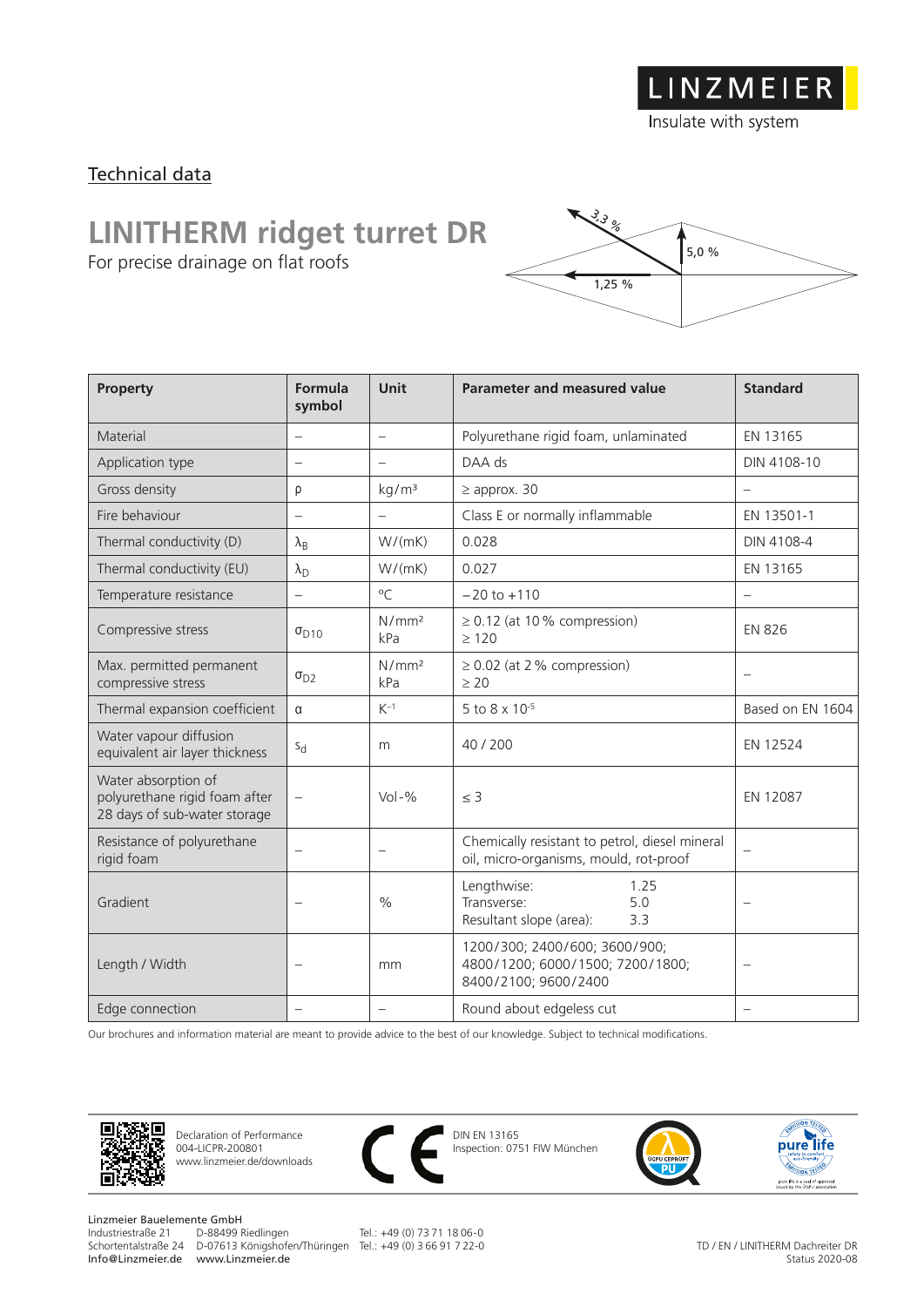

### Technical data

### **LINITHERM ridget turret DR**

Type overview and dimensions

| <b>Name</b> | Package<br>content | <b>Dimensions [mm]</b>                                                                                                                                                                                                                                      |
|-------------|--------------------|-------------------------------------------------------------------------------------------------------------------------------------------------------------------------------------------------------------------------------------------------------------|
| DR 1200     | 1 piece            | $10\,$<br>300<br>25<br>10<br>1.200                                                                                                                                                                                                                          |
| DR 2400     | 2 pieces           | $\overline{2}$<br>$10$<br>0.600<br>$\frac{25}{2.400}$<br>$\overline{4}0$<br>10                                                                                                                                                                              |
| DR 3600     | 4 pieces           | 1<br>$10$<br>2<br>0.900<br>3<br>$\overline{25}$<br>40<br>$\overline{5}5$<br>10<br>3.600                                                                                                                                                                     |
| DR 4800     | 6 pieces           | $\overline{2}$<br>$10$<br>1<br>1.200<br>2<br>3<br>4<br>$\frac{40}{4.800}$<br>$\overline{25}$<br>$\overline{55}$<br>70<br>10                                                                                                                                 |
| DR 6000     | 10 pieces          | 1<br>10<br>$\overline{\mathbf{2}}$<br>1<br>3<br>.500<br>2<br>$3 + 30$ mm<br>3<br>4<br>$\overline{25}$<br>55<br>$\overline{70}$<br>40<br>85<br>10<br>6.000<br>$\mathcal{L}$<br>ΥĻ                                                                            |
| DR 7200     | 14 pieces          | $2 \n10$<br>$\overline{\mathbf{2}}$<br>1.800<br>1<br>$\overline{\mathbf{3}}$<br>4<br>$\mathbf 2$<br>$\mathbf{3}$<br>$3 + 30$ mm<br>4<br>$4_{+30 \; mm}$<br>$\frac{55}{7.200}$<br>$\overline{25}$<br>40<br>$\overline{70}$<br>85<br>$\overline{10}0$<br>$10$ |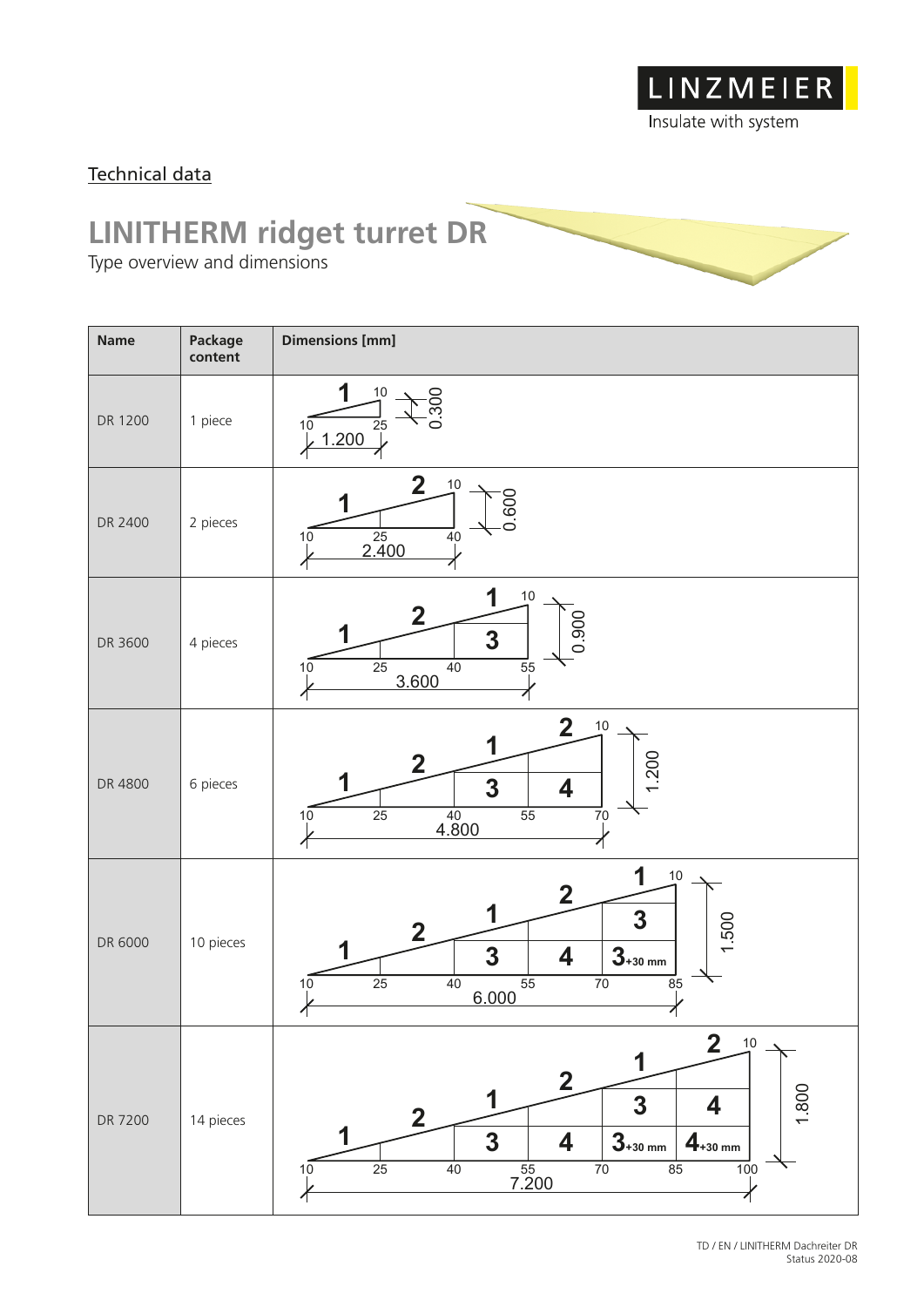

#### Technical data

# **LINITHERM ridget turret DR**

Type overview and dimensions